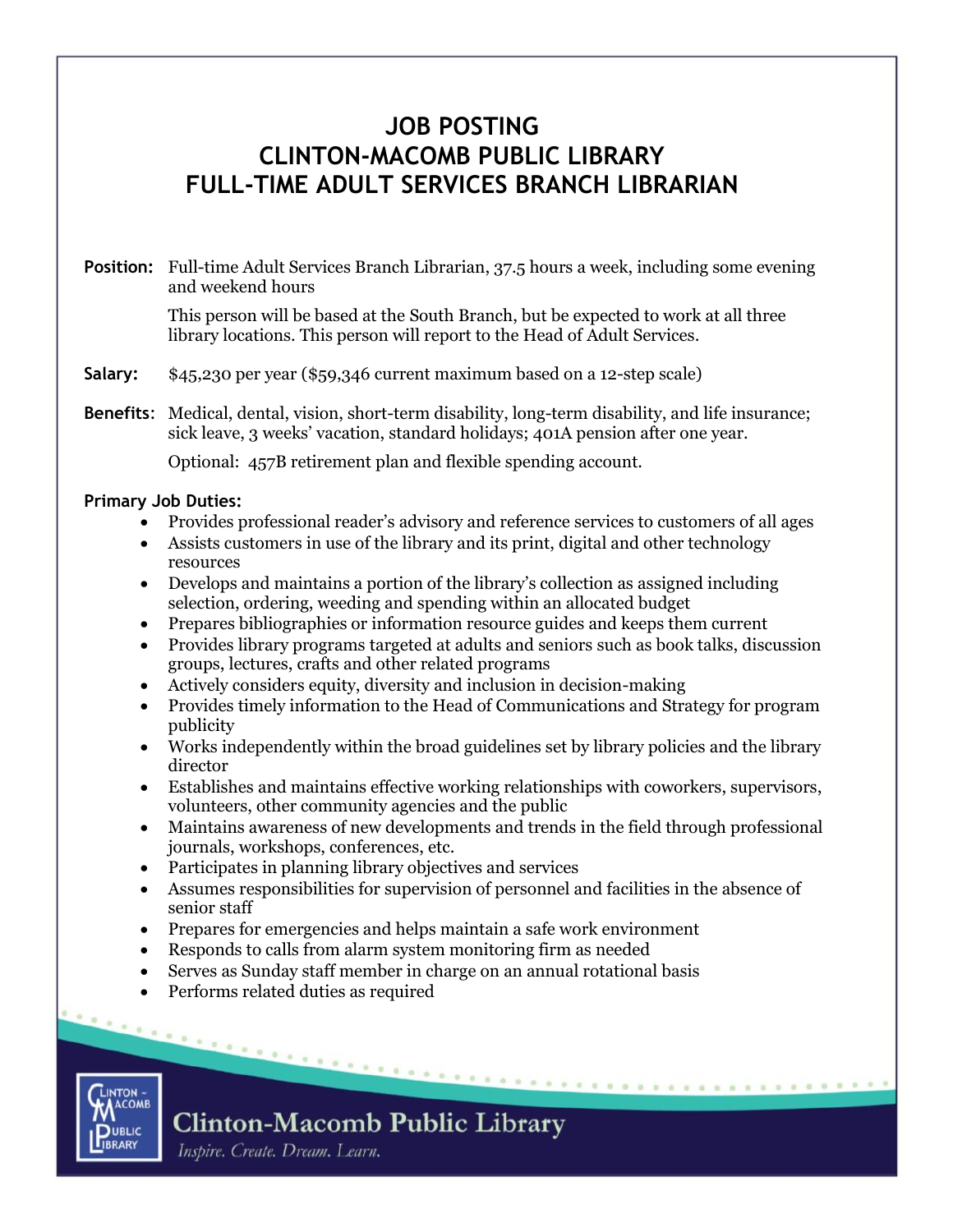#### **Required Qualifications:**

- Master's degree in library science from an ALA-accredited library school
- Delivers consistently friendly, attentive, welcoming, high quality customer service
- Knowledgeable about the philosophy and techniques of public library services
- Demonstrated knowledge of library materials and resources of interest to adults
- Embraces change in work environment, procedures and services
- Able to understand and carry out oral and written instructions
- Able to prioritize duties and tasks; work independently and assume responsibility
- Is highly responsive and has clear oral and written communication skills
- High energy, self-motivation to create and embrace new services
- Awareness of new developments and trends in public libraries, the community and society
- Full range of internet skills and experience
- Able to troubleshoot library technology in coordination with the Head of IT
- Good typing skills
- Good organizational skills
- Knowledge of English language, spelling and arithmetic

#### **Mental Requirements:**

- Is accurate
- Able to maintain confidentiality of library records and administrative matters
- Is flexible, works under short time constraints, and meets deadlines
- Able to interact and work effectively with customers, supervisors, co-workers, contractors and volunteers
- Able to interpret and follow policies and guidelines

#### **Physical Requirements:**

- Seeing; keyboarding; using the telephone; lifting, pushing, pulling or carrying objects weighing up to 50 pounds; walking; bending; stooping; crouching; reaching; carrying books or boxes of books; climbing ladders; pushing book carts; spreading ice melt
- Standing or sitting for periods of time
- Writing or typing to complete work forms

| Process: | Deadline for applications: | Friday, March 18, 2022, 5 p.m. |
|----------|----------------------------|--------------------------------|
|          | Interviews anticipated:    | March 28-April 1, 2022         |
|          | Decision anticipated by:   | April 4, 2022                  |
|          | Target starting date:      | May 2, 2022                    |

**Apply to:** Amy Young, Head of Adult Services Clinton-Macomb Public Library 40900 Romeo Plank Road Clinton Township, MI 48038

[AYoung@cmpl.org](mailto:AYoung@cmpl.org)

**LINTON ACOMB DUBLIC IBRARY**